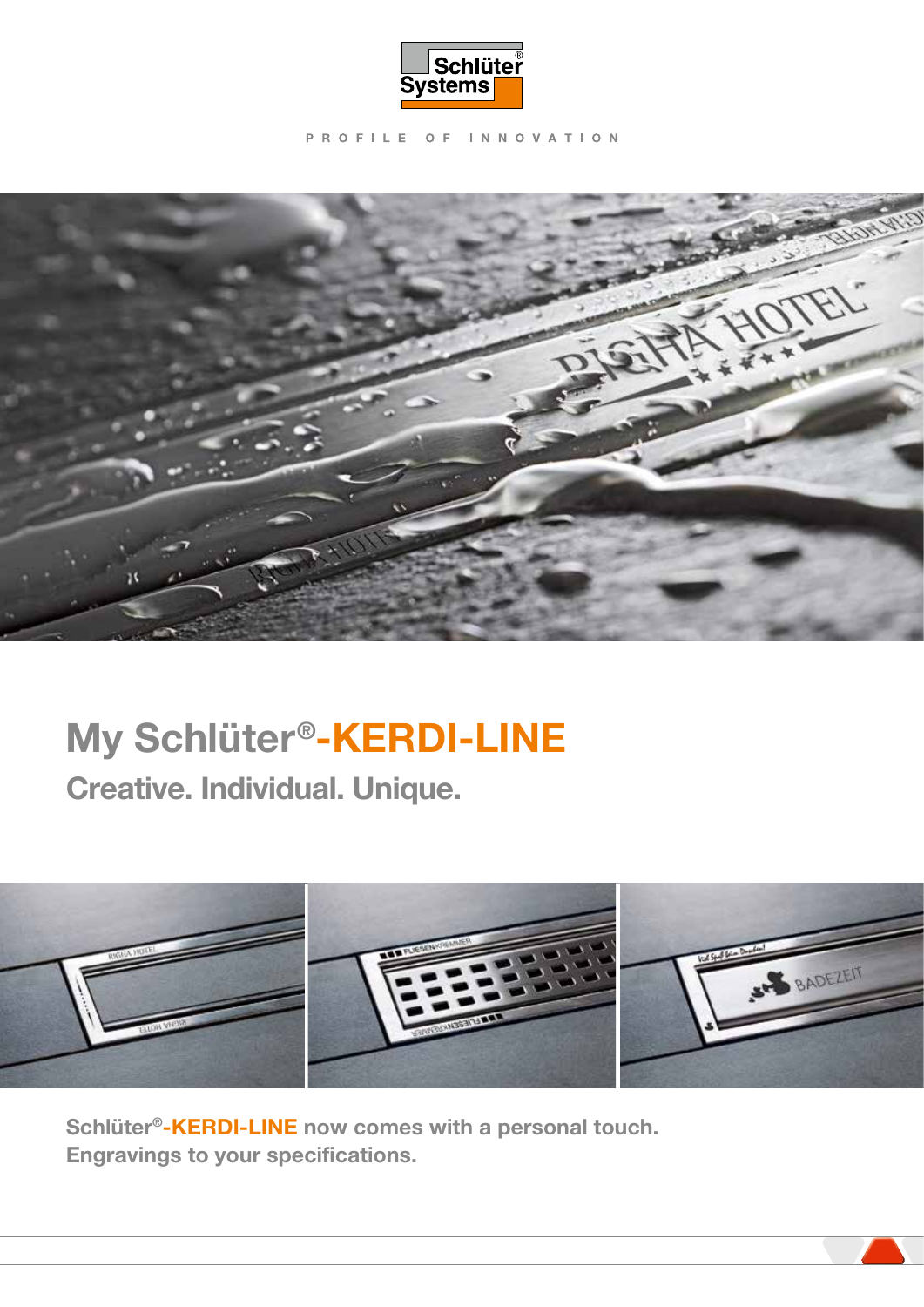## My KERDI-LINE. Showers with a personal touch.

**DASC** 

A special touch has just been added to the extensive range of the proven Schlüter®-KERDI-LINE linear drain. You can now apply designs of your own specifications to Schlüter®-KERDI-LINE in three different engraving types to give showers a special personal touch. Please refer to our separate price sheet "My Schlüter®-KERDI-LINE" for pricing.

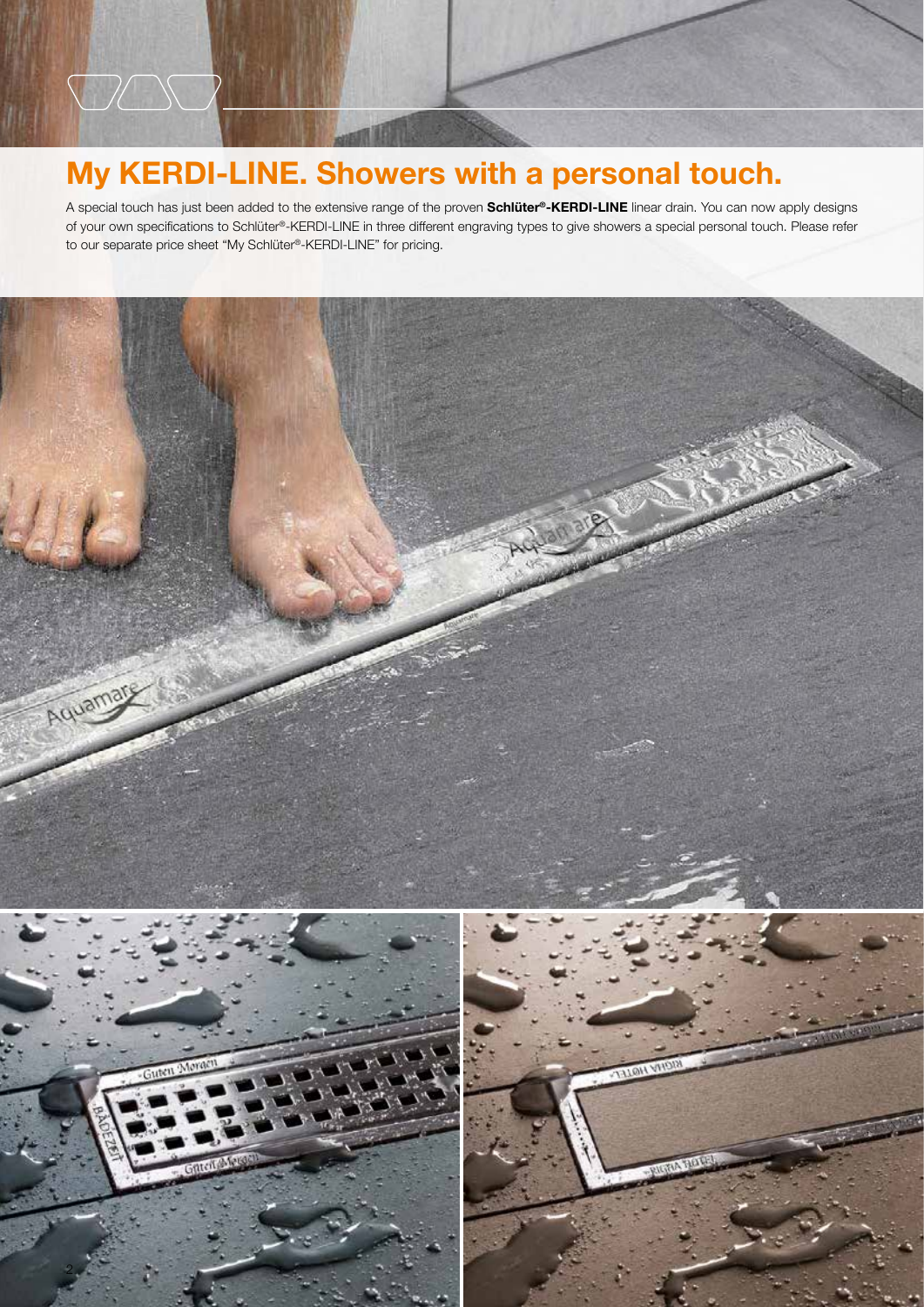

# Schlüter®-KERDI-LINE becomes My KERDI-LINE

A variety of engraving types are available to enhance the design of the grate and frame or both. Engraved logos, images, or texts add a design accent, strengthen your brand identity, or simply bring out a smile in the morning.

Perfect for hotel chains that want perfect comfort for their guests, for tradesmen who want to leave a logo of their own in addition to manufacturer brands, or a loving spouse who wants the shower to extend a friendly greeting in the morning.

Whoever and wherever: Schlüter®-KERDI-**LINE** now offers a chance to leave a personal touch. Discover the opportunities.

- $\checkmark$  Linear drainage with a personal touch
- $\checkmark$  Engraving on either frame or grate or on both grate and frame
- Image, logo or text engravings are available
- Three engraving types: Deep, surface, or crosshatch engraving
- 3Engravings are precise, high-quality, and durable

#### Choice of engraving areas



Laser engravings on the relevant Schlüter®- KERDI-LINE model (lengths up to max. 120 cm) can either be placed on the full assembly (grate and frame) or just on the frame. Engraving dimensions can be up to 120 x 10 mm (frame) or 120 x 30 mm (grate). The engraving can be repeated on the grate (up to 3 times) or on the frame (up to 6 times).

| <b>KERDI-</b><br><b>LINE</b><br>type | <b>Frame</b><br>height<br>mm | Grate<br>120 x 30 mm 120 x 10 mm | <b>Available engravings:</b><br><b>Frame</b> |
|--------------------------------------|------------------------------|----------------------------------|----------------------------------------------|
|                                      | 19                           |                                  |                                              |
| Β                                    | 19                           |                                  |                                              |
|                                      | 19                           |                                  |                                              |

#### Three different engraving types

Choose from three different engraving types, deep, surface, or crosshatch engraving. Engraving choices depend on the selected motif and your aesthetic preferences.







Deep engraving The Crosshatch engraving Surface engraving The Crosshatch engraving